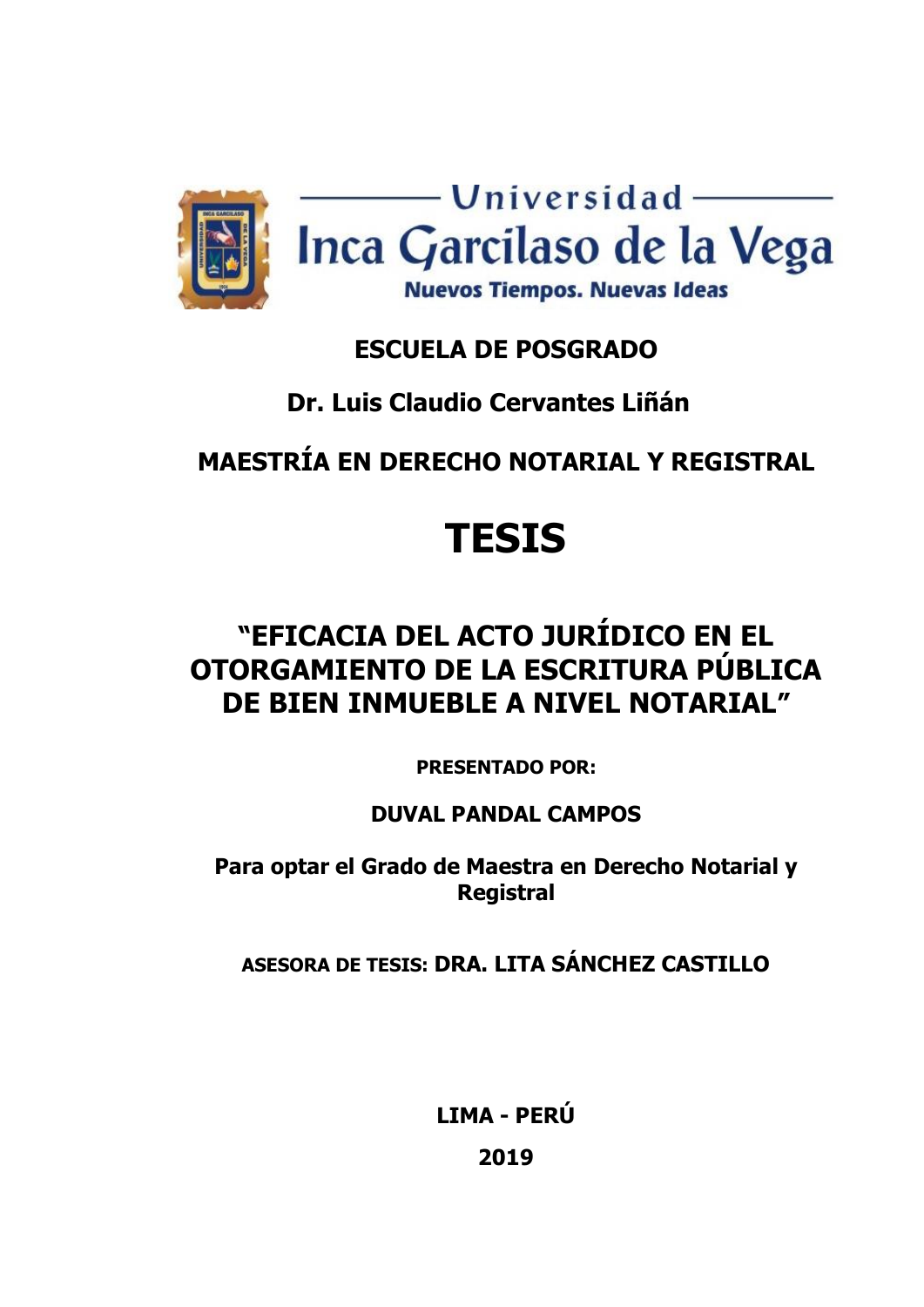#### **RESUMEN**

Tal como se ha mencionado en el trabajo, estuvo orientado a demostrar si efectivamente existía eficacia a nivel de esta figura conocida como acto jurídico, encaminado a conocer si tenía la suficiente capacidad de dicho acto, al momento de otorgar el documento sobre una propiedad inmueble; por lo tanto lo que se buscaba establecer era conocer los alcances de este documento por parte de un profesional en su calidad de fedatario.

Por la forma como se ha planteado el trabajo fue de tipo explicativo y aplicado, toda vez tal como se aprecia en dicho trabajo buscaba determinar si este acto era necesario al otorgar el documento relacionado con la propiedad inmueble, en el ámbito de dicha autoridad que le delega funcionalmente el Estado; para lo cual, se tuvo que aplicar la encuesta, con el fin de poder hacer acopio de dicha información, trabajando principalmente con profesionales de abogados y que estuvieran por lo tanto colegiado.

Es evidente que con el fin de poder recoger esta información, se tenía que trabajar con estos profesionales vinculados al derecho a quienes se les aplico la encuesta, así como también que estuvieran colegiados en el CAL.

Finalmente, por la forma como se desarrolló el estudio, se aplicó en toda su plenitud la metodología de la investigación científica, empleando el cuestionario a los operadores del derecho, concluyendo que efectivamente había eficacia de dicho acto jurídico, por lo cual incidía significativamente al momento de otorgar la escritura pública de dicha propiedad y mediante el notario.

**Palabras claves:** Acto jurídico, escritura pública, licitud, capacidad jurídica, y acta de protocolización.